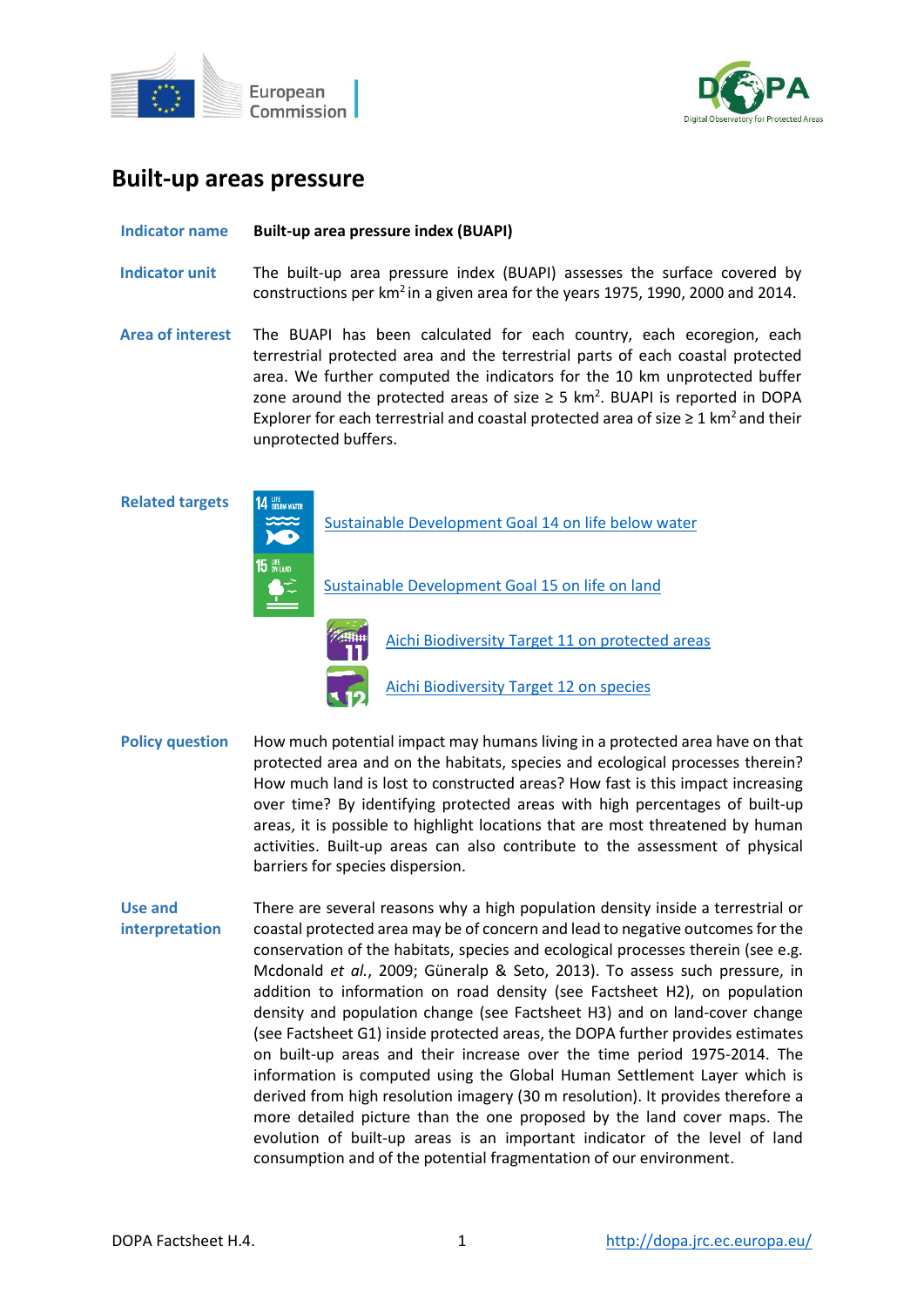## MAGALIESBERG PROTECTED NATURAL ENVIRONMENT



South Africa

**Figure 1.** Map of the Magaliesberg Biosphere Reserve (RSA) with current built-up areas (top) and quantitative estimates of the built-up areas (in km<sup>2</sup> and %) for the years 1975, 1990, 2000 and 2014 as displayed in DOPA Explorer (bottom).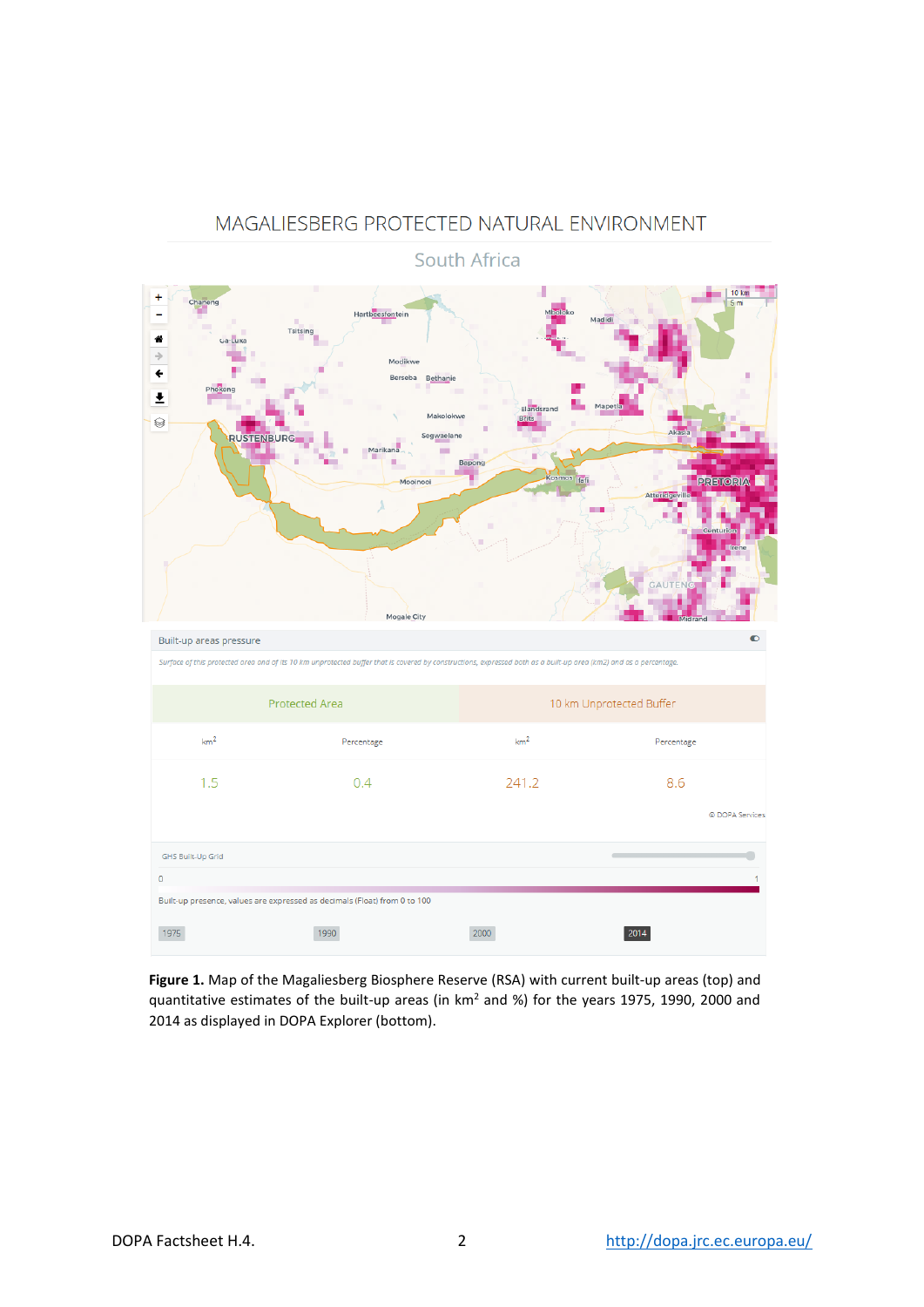- **Key caveats** Built areas are derived from earth observations and associated uncertainties and accuracy will vary in space and time. Clouds are often obstructing observations in tropical regions and coastal areas, and vary a lot from year to year.
	- There is little imagery that is freely available for 1975 and information obtained for this year should be interpreted with great care.
	- While the information can be used as a proxy to assess the potential impact of human activities on the marine environment in coastal areas, the information from the GHSL covers most of the global terrestrial surface and might be missing smaller isolated islands.

We refer to Pesaresi *et al.*, (2015) and Freire *et al.* (2016) for more details regarding the use of the product.

**Indicator status** Published in De la Fuente B. *et al.*, (2020)

## **Available data and resources**

- **Data available** BUAPI values are available for each terrestrial and coastal protected area of size  $\geq$  1 km<sup>2</sup> and its associated 10 km unprotected buffer zone. The values and can also be compared at country and ecoregion levels, on the DOPA Explorer website[: http://dopa-explorer.jrc.ec.europa.eu/dopa\\_explorer/.](http://dopa-explorer.jrc.ec.europa.eu/dopa_explorer/)
- **Data updates** Planned with each update of DOPA.
- **Codes** Standard GIS operation applied to raster data.

## **Methodology**

- **Methodology** The GHSL data contain a multitemporal information layer on built-up presence derived from Landsat image collections (GLS1975, GLS1990, GLS2000, and adhoc Landsat 8 collection 2013/2014). Provided with a resolution of 30 m, the GHSL data were overlaid with the boundaries of countries, ecoregions and protected areas to calculate the absolute ( $km<sup>2</sup>$ ) and relative surface (%) of the area covered by the built-up areas. UNESCO Biosphere Reserves were discarded as well as protected areas with known areas but undefined boundaries.
- **Input datasets** The indicator uses the following input datasets:

### Protected Areas

- WDPA of January2021 (UNEP-WCMC & IUCN, 2021).
	- o Latest version available from[: www.protectedplanet.net](http://www.protectedplanet.net/)

### Country boundaries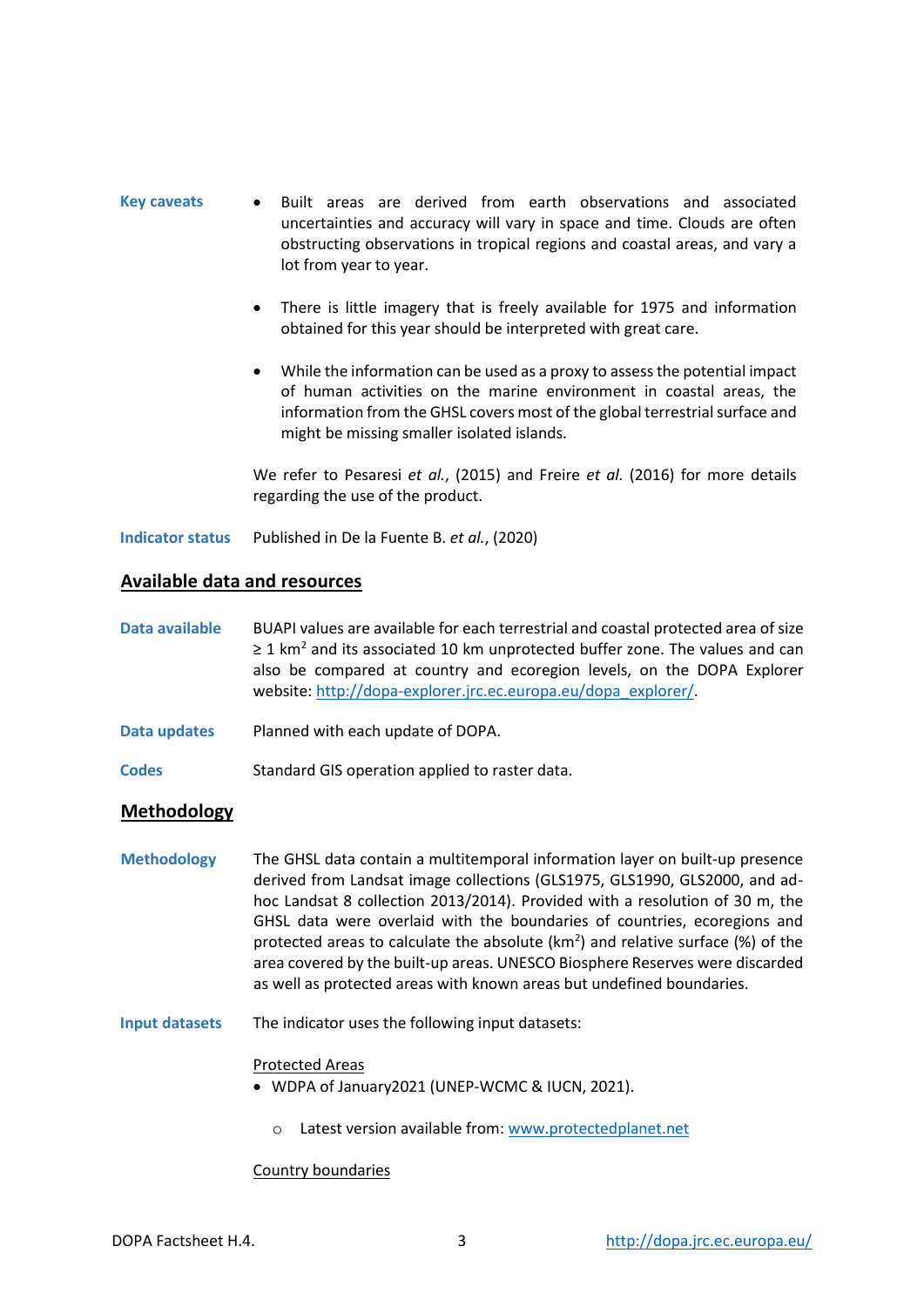Country boundaries are built from a combination of GAUL country boundaries and EEZ exclusive economic zones (see Bastin *et al.*, 2017).

- Global Administrative Unit Layers (GAUL), revision 2015.
	- o Latest version available online: <http://www.fao.org/geonetwork/srv/en/metadata.show?id=12691>
- Exclusive Economic Zones (EEZ) v9 (2016-10-21)
	- o Latest version available from: <http://www.marineregions.org/downloads.php>

#### Terrestrial Ecoregions of the World

- TEOW (Olson *et al.*, 2001)
	- o Latest version available from: [https://www.worldwildlife.org/publications/terrestrial-ecoregions-of](https://www.worldwildlife.org/publications/terrestrial-ecoregions-of-the-world)[the-world](https://www.worldwildlife.org/publications/terrestrial-ecoregions-of-the-world)

#### Global Human Settlements

- GHS built-up grid for the years 1975, 1990, 2000, 2014.
	- o Available from: http://ghsl.jrc.ec.europa.eu/datasets.php

**References** De la Fuente B. *et al.*, (2020). Built-up areas within and around protected areas: Global patterns and 40-year trends. In: *Global Ecology and Conservation*, Volume 24, 2020, e01291, ISSN 2351-9894. https://doi.org/10.1016/j.gecco.2020.e01291. (http://www.sciencedirect.com/science/article/pii/S2351989420308325)

> Freire S., *et al.* (2016). Development of new open and free multi-temporal global population grids at 250m resolution. In: *Proc. of the 19th AGILE Conference on Geographic Information Science*. June 14-17, Helsinki, Finland, 2016. [\[Download\]](https://agile-online.org/conference_paper/cds/agile_2016/shortpapers/152_Paper_in_PDF.pdf)

> Güneralp, B. & K. C. Seto (2013). Futures of global urban expansion: Uncertainties and implications for biodiversity conservation. *Environmental Research Letters*, 8, 1, 014025. [http://dx.doi.org/10.1088/1748-](http://dx.doi.org/10.1088/1748-9326/8/1/014025) [9326/8/1/014025](http://dx.doi.org/10.1088/1748-9326/8/1/014025)

> McDonald, R. I., *et al.* (2009). Urban effects, distance, and protected areas in an urbanizing world. *Landscape and Urban Planning*, 93, 1: 63-75. <https://doi.org/10.1016/j.landurbplan.2009.06.002>

> Pesaresi, M., *et al.* (2015). GHS built-up grid, derived from Landsat, multitemporal (1975, 1990, 2000, 2014). European Commission, Joint Research Centre (JRC) [Dataset] PID: [http://data.europa.eu/89h/jrc-ghsl](http://data.europa.eu/89h/jrc-ghsl-ghs_built_ldsmt_globe_r2015b)[ghs\\_built\\_ldsmt\\_globe\\_r2015b](http://data.europa.eu/89h/jrc-ghsl-ghs_built_ldsmt_globe_r2015b)

> UNEP-WCMC & IUCN (2021). Protected Planet: The World Database on Protected Areas (WDPA) [On-line], [January/2021], Cambridge, UK: UNEP-WCMC and IUCN. [www.protectedplanet.net](http://www.protectedplanet.net/)